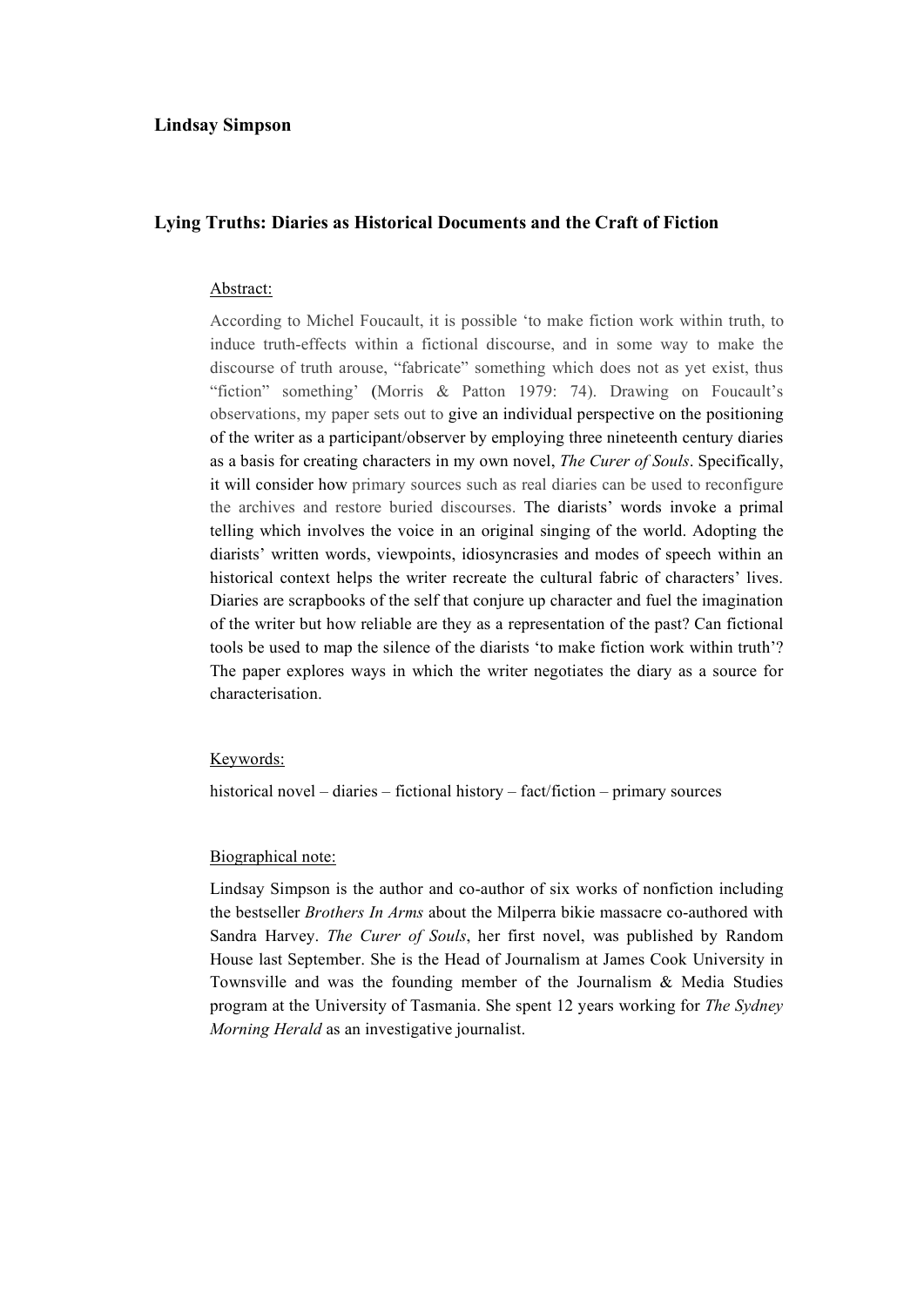*The Curer of Souls* owes its origins to the discovery of three nineteenth-century diaries that traverse the same time period and place: 1830-40s in Van Diemen's Land, an island jail in the far-flung realms of the British colonial empire. In seeking to reconnect with the past, the novel draws upon these diaries as well as other primary sources, such as colonial correspondence, inquest papers, court transcripts and newspaper accounts. The abundance of available factual material was a key motivation to write the book as it was originally commissioned as nonfiction. This form was later abandoned due to the silences, both organic and contrived, from within the primary sources. My past work as both writer and journalist was within the discourse of nonfiction, but in this case, my pact with the reader was to produce a work of fiction and in so doing, as Michel Foucault suggests, 'induce truth effects within a fictional discourse' (Morris & Patton 1979: 74). As *The Curer of Souls* was also the subject of my doctorate degree my candidacy required an exegesis to provide an analysis of my own work. Thus writing the book and completing my dissertation involved a journey where I was both participant and observer: a reader, writer and researcher negotiating the challenges of writing the past by using fictional tools to reconfigure the archives.

Foucault describes history as 'the most cluttered area of our memory; but it is equally the depths from which all beings emerge into their precarious, glittering existence' (Foucault 1994: 219). It was this glittering existence that I sought to reconstitute from the words of the diarists who had committed the act of recording their life, or segments of it, to paper. Part of the appeal of the diaries was their status as private documents recording public history. All three diarists documented the desire for their writing to remain private (Heard 1981 xiv; Lempriere 1834-1849 Franklin 1803-1872) but due to the diarists' public status their writing survived. Only one of the diaries was published, the Commandant, Charles O'Hara Booth (Heard 1981). A mixture of fact and fiction, using voices excluded from the official master narratives, can produce a more complex reading of the past as private individual accounts of events can avoid and challenge ideological distortions thrown up from official accounts (Hassam 1993: 62). The unique rhetorical modes of the diarists provided me with three vastly different perspectives of life in the colony: Lady Jane Franklin, wife of the governor of the colony; Thomas James Lempriere, a storekeeper at all three penal settlements in Van Diemen's Land in the 1820-30s and Commandant Charles O'Hara Booth, the longest serving commandant at the Port Arthur penal settlement. The diarists were peripheral figures who documented their lives on an almost daily basis and whose voices were largely absent from traditional historical texts. Lady Franklin is marginalised within the imperial discourse of the day because of her gender even though, out of all of the diarists, she has more social status. Both the storekeeper and commandant were marginalised figures within the social milieu of the colonial world.

In addition to the diaries, I drew upon other primary source material seeking to create a sense of place and particulars from events. The hanging episode in the novel is drawn from a newspaper account of an actual hanging in Hobart Town (*The Colonial Times* 1826); the murder of Thomas Boardman is based on the 1842 inquest papers (Archives Office 1842); the account of the Franklands' journey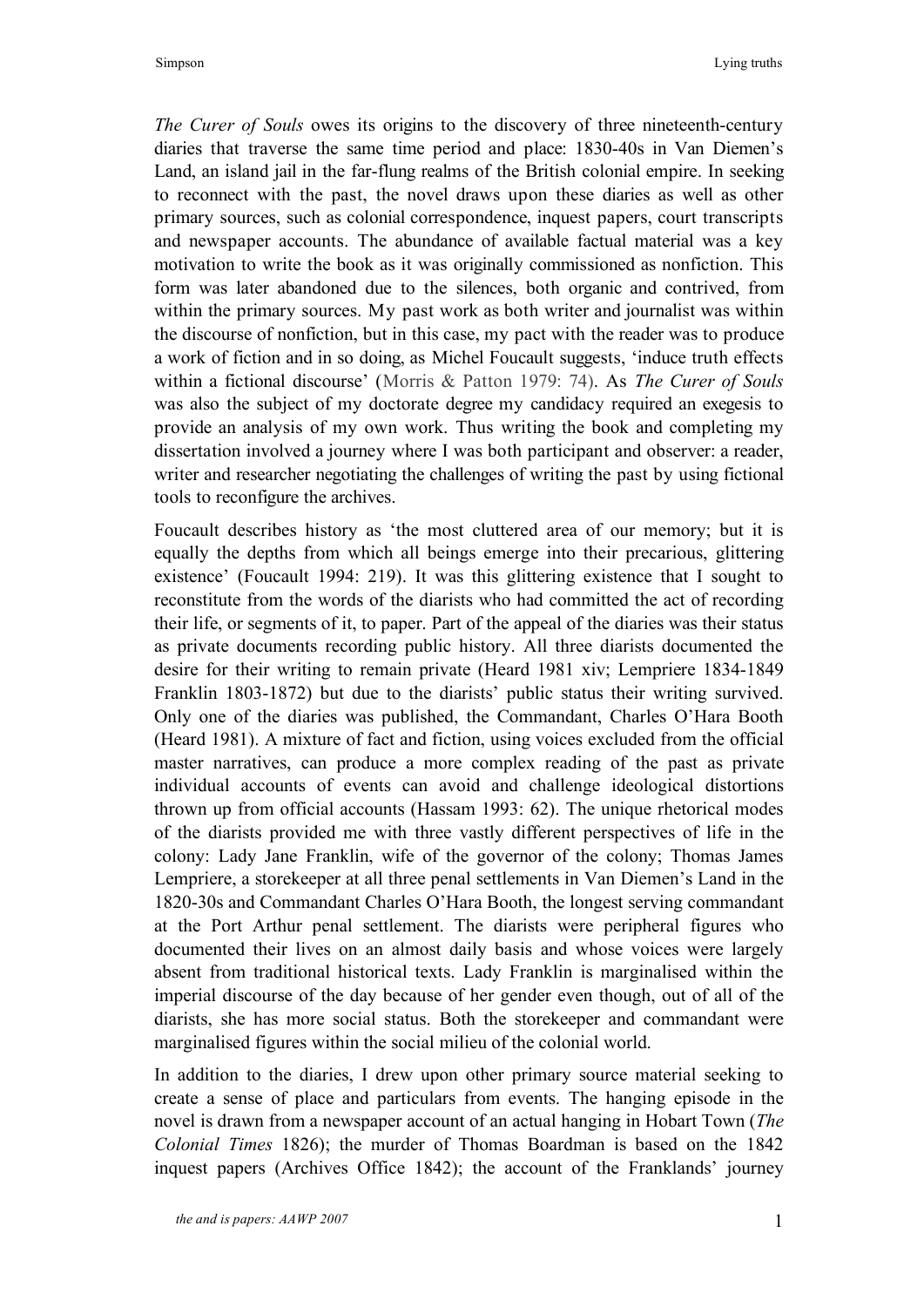across Van Diemen's Land to Transvylania is based on the daily journals from the playwright, David Burn who accompanied the Franklins in March 1842 (Mackaness 1977); and the accounts of cannibalism involving the convict Alexander Pierce, who escaped from Macquarie Harbour on the colony's west coast and ate five of his companions, are also based on primary sources (Mackaness 1977). Various accounts of events and actual extracts from the three diarists were used throughout the novel to flesh out their fictional counterparts: Louis Lempriere, Lady Jane Frankland and Charles O'Mara Hawkins. Diary excerpts include the witnessing of the dismembering of a shark on board *The Fairlie*, an account from Lady Franklin's diary during her voyage out to Van Diemen's Land (Franklin 1836-1843); her climb to the summit of Mount Wellington; and her visit with her husband, Sir John Franklin, to Port Arthur. This included accounts of food consumed, the weather and her first visit to the penal settlement as well as her impressions of the convicts and her views of Point Puer, the boys' prison on the promontory next to Port Arthur (Franklin 1836-1843). Daily entries from Thomas Lempriere's diary include the detailed records he kept of his Museum of natural history at the Port Arthur penal settlement; his domestic accounts, including reading the family bible to his children and details of his  $47<sup>th</sup>$  birthday; his meteorological recording and his accounts of the various portraits he painted as an amateur painter, as well as detailed descriptions of his coat of arms (Lempriere 1836-1849). Charles O'Hara Booth's diary entries are also appropriated as a basis for some of the descriptions in the novel, including Booth's description of his collection of 'trophies'; escape vessels used by the Point Puer boys in usually aborted escape attempts; his account of his unique way of communicating the absence of convicts by using semaphore; and the way he puzzled over the design and development of his human railway drawn by convicts. His harrowing account of being lost in the bush near the settlement in the novel is also taken from his diary entries (Heard 1981: 225).

Drawing upon photographs and visits to the actual locations also helped recreate a sense of place (Stone 1978; Sprod 1977), but it was the diaries that became a crucial tool in guiding my imagination and provided an opportunity to write myself into the cultural fabric of the characters' lives by adopting the diarists' written words, viewpoints, idiosyncrasies and modes of speech within an historical context. Robert Fothergill compares the diary to a series of photographs that compose a portrait (Fothergill 1974: 51). It was crucial to the creative process in creating that portrait to absorb the diarists' experiences and to see the world as they would see it and, in so doing, to vicariously position myself as a participant/observer so that the writing and the research became part of the same process. Van Manen states:

Since to *know* the world is profoundly to *be* in the world in a certain way, the act of researching-questioning-theorising is the intentional act of attaching ourselves to the world, to become more fully part of it, or better, to *become* the world. (1990: 5)

In this way the writer acts as a scientist, ascertaining the lived experiences of protagonists to explicate a more complex understanding of meaning of identity, place and landscape (Van Manen 1990: 6). In using the diaries, I sought what Merleau-Ponty describes as 'a primal telling to involve the voice in an original singing of the world' (1973, cited Van Manen 1990: 13). By reading and writing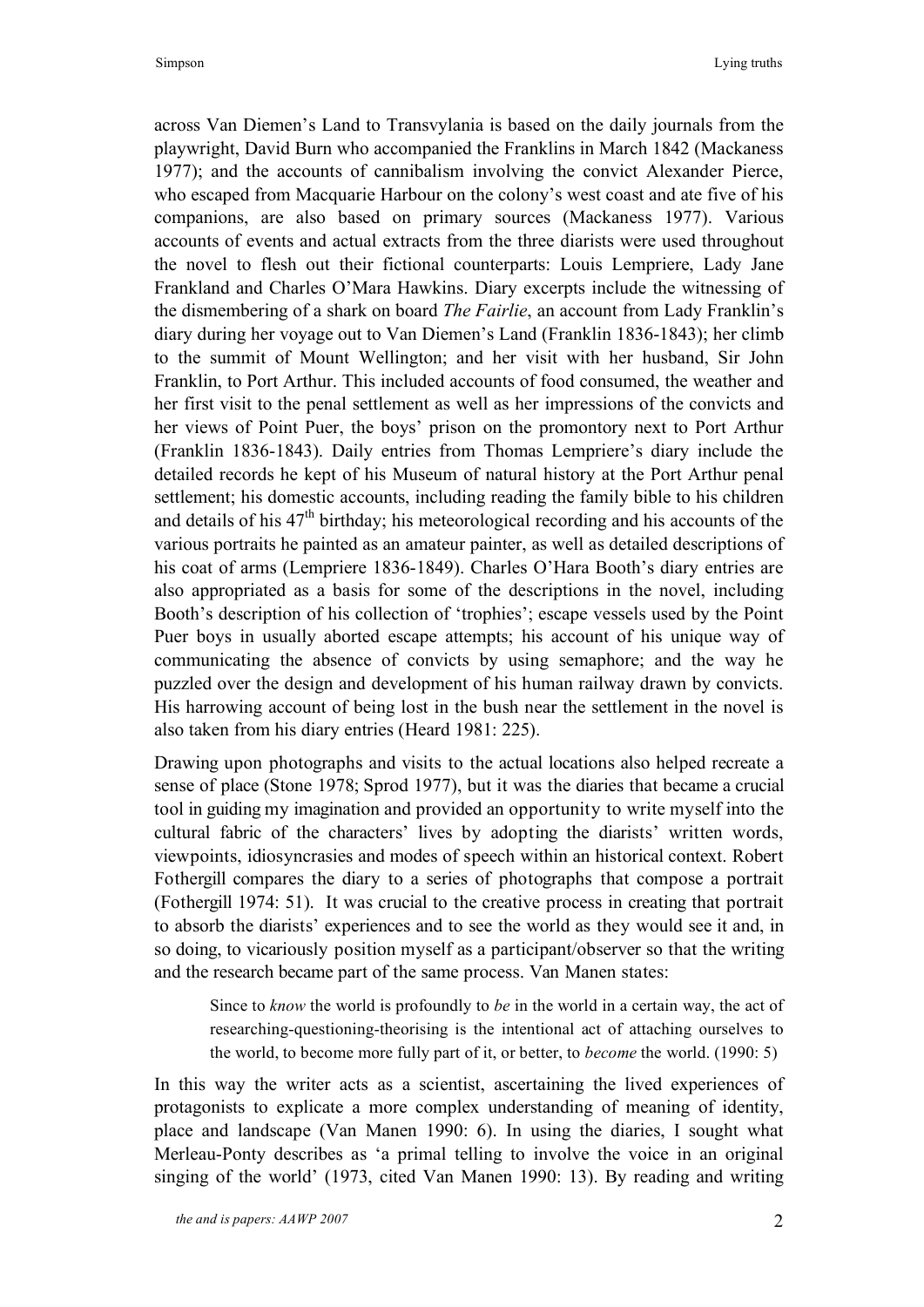from their diaries, I sought, therefore, to find out what 'a certain phenomenon meant and how it was experienced' (Van Manen 1990: 29).

My fictional characters' pasts mimicked the pasts of their real counterparts and they occupied a similar public space. Apart from the daily diaries he kept, Thomas Lempriere was the author of *The Penal Settlements of Van Diemen's Land*, having served time at all three penal settlements at the time: Maria Island (1826), Macquarie Harbour (1827) and Port Arthur (1833-48). He was born in Hamburg, Germany, into a family from the Channel Islands and, like his fictional construct, was descended from judges and jurats, wealthy inhabitants of the Channel Islands. He immigrated with his parents to Van Diemen's Land in 1822. He defined himself as a dilettante, his interests encompassing meteorology, painting and natural history. His meteorological records are today housed in the archives of the Royal Society, London, and his tidal records are used today for a comparative study with modernday readings at the Port Arthur Historic Site to monitor the rate of sea level rise over the past 160 years (Pugh & Hunter 2002). In 1837, long before the concept of global warming, Lempriere made his own rudimentary tidal gauge using a benchmark in the form of a broad arrow carved into a stone on the Isle of the Dead, the cemetery for the Port Arthur penal settlement. The benchmark is thought to be one of the oldest in the world and was the first in the Southern Hemisphere (Goldie 2003).

Charles O'Hara Booth, who provides the basis for the fictional O'Mara Hawkins, also played a role in the making of public history. He oversaw the development of the settlement between 1833 and 1844 during the period of its greatest development. He was born in Basingstoke, in August 1800, into a family of distinguished military men (Heard 1981: 4). Three weeks after the Battle of Waterloo, he went to Calcutta to join the army. After a stint in the West Indies with the  $21<sup>st</sup>$  Regiment, he took over as commandant, in February 1833, at the Tasman Peninsula, an area thirty miles long and fifteen miles wide, which included the fledgling penal settlement of Port Arthur. At that time, there were 475 convicts. By 1835, this number had almost doubled (1981: 16). Lady Franklin observed that using Booth's semaphore, 'in clear weather three could communicate in one minute, and in a quarter of an hour a long message could be transmitted by them all' (1981: 24-25). She also noted that experts in London considered Booth's invention 'a clear and ingenious adaptation of the Semaphoric Telegraph' (1981: 24-25).

The character of Lady Frankland is drawn mainly from Lady Jane Franklin's Van Diemen's Land diaries and correspondence, which form part of the collection of 168 journals she filled in her lifetime before her death in 1875 (Woodward 1951: 5). Her diaries and correspondence map the private sphere of day-to-day domesticities as well as the public discourse of natural history and the public world of government, particularly political intrigue involving her husband's role as governor. Ann Moyal dubs her Australia's first patroness of science (Moyal 1986: 86). Lady Franklin wrote extensively about the findings of the Royal Society of Van Diemen's Land, the first scientific society outside of Britain. She was actively involved, while the study of meteorology was still in its infancy, in the establishment of the Rossbank Magnetic Observatory in Hobart Town in 1840, which 'furnished climatic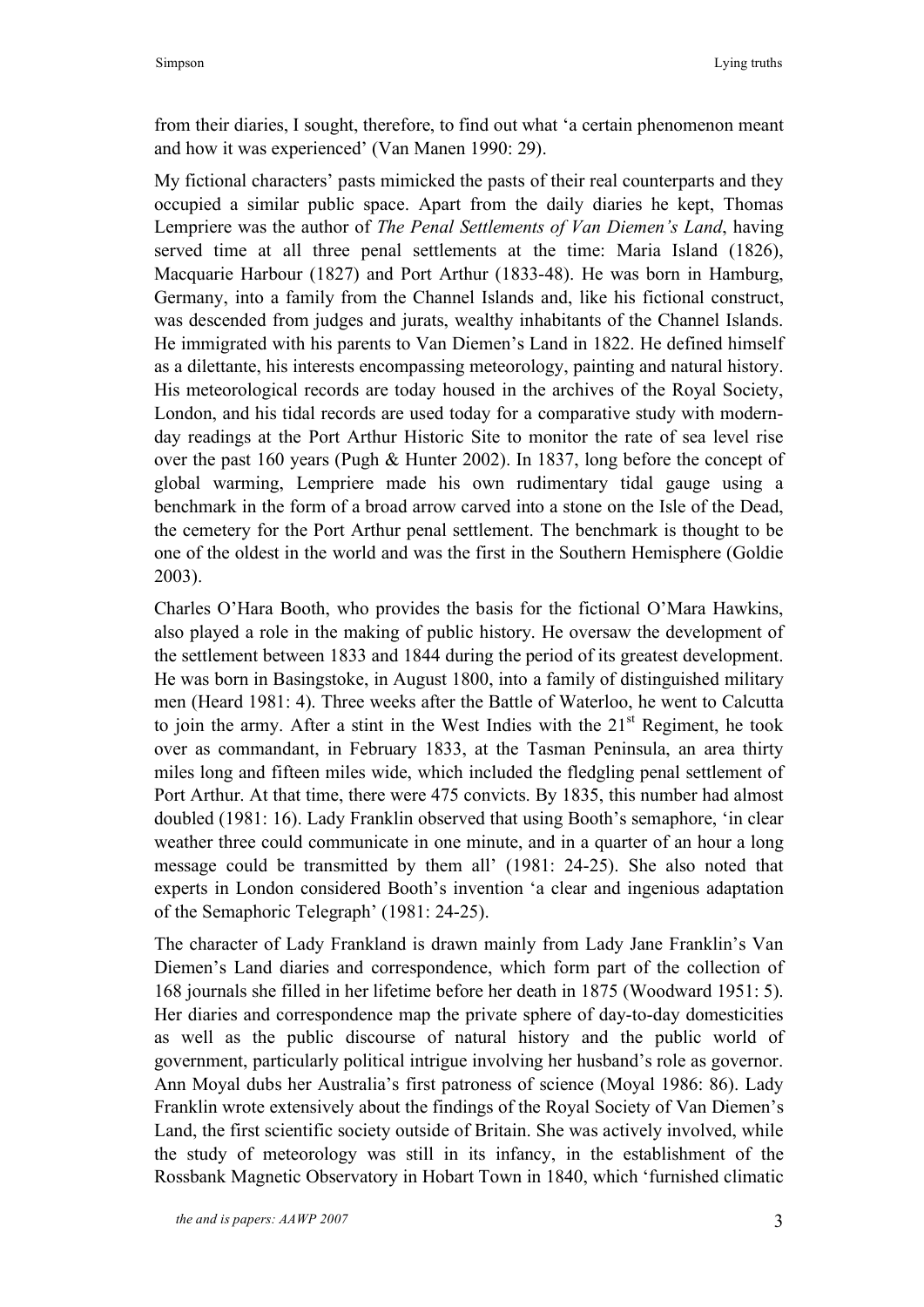and meteorological data and linked Australia's magnetic records with those of stations overseas' (117). She built a Grecian temple as a cultural museum that she named *Ancanthe* to exhibit a collection of the colony's natural history.

Increasingly, with each draft, the diaries became subservient to form. I strove to preserve that imprint of a momentary state of awareness which Robert Fothergill likens to a photograph (1974: 51). In seeking a flow of consciousness from real and imagined characters, my aim was to render a flow of consciousness that was mimetic of a life lived a century and a half ago. Through fictionalising the diarists' words, I sought to create a hybrid that did not entirely compromise authenticity. The diaries represented a bridge between the past and the present that heightened and fired my imagination. Saturating myself in them in much the same way as actors drench themselves in characters, I practised mannerisms, speech and viewpoints until I felt I *was* that person. This technique is described as literary ventriloquism (Byatt 2000: 45). The diarists' words helped invoke feelings and emotions across time, class and gender, and contained an implicit invitation through their mode of personal address to add to the fabric of their lives. Byatt commented that during the creation of *Possession*, writing 'Victorian words in Victorian contexts, in a Victorian order, and in Victorian relations of one word to the next was the only way I could think of to show one could hear the Victorian dead' (2000: 46-47). The diaries presented an opportunity to use their nineteenth-century language as a prism to recover the 'the living, fragile, pulsating history' described by Foucault (1972: 11) which he believed was all too often abandoned in formal history. Some of the entries collapsed time, recording commonalities of experience that transcended the temporal restraints of history, illustrating that, in spite of the globalised society in which we now live, the human condition has remained unchanged. The storekeeper, Thomas Lempriere's entry on 21 June 1834 encapsulates this:

Fine morning, a little drizzling rain in the afternoon – busy in the stores. This evening saw a beautiful eclipse of the moon. It lasted till about 10 minutes past 9. Did not see the beginning. The moon's face being all covered except in small proportions when I went to bed. (Lempriere: 1834-1849)

Each diary has a different rhetorical mode. Thomas Lempriere's diaries resemble *journaux intimes*. Writing about the self came into its own in the nineteenth century even though it appeared as a late literary form in the seventeenth century (Ong 1982: 102). Lempriere's words are more like the confessional, recording his disappointments and his regular entries, full of personal observations, often containing self-remonstrances conjuring up a warm, fallible man:

20 May: Mr Turner preached here and at Point Puer on Sunday and the Military barracks yesterday. His sermons are good, but he does not know how to modulate his voice which, however, is powerful – on Sunday evening he thundered till my head ached, nevertheless I hope I benefitted from the sermon. (Lempriere 1834- 1849)

Jane Franklin's discursive presence is quasi-male, occupying that space between the masculine and the feminine, in common with other nineteenth century women travellers, such as Isabella Bird, Gertrude Bell, Victoria Sackville-West and Harriet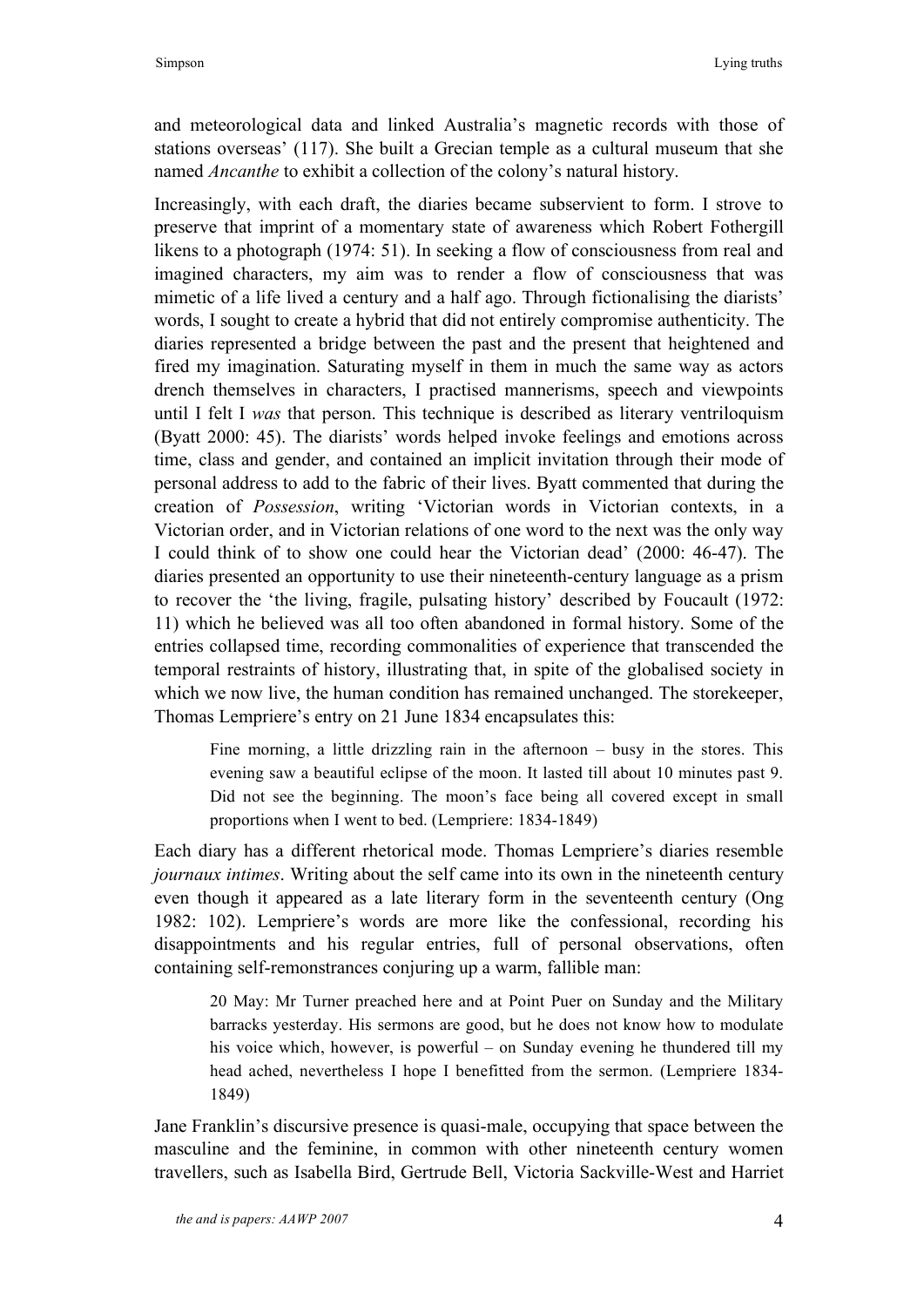Martineau, who, like her, were wealthy and childless. Travelling allowed them to occupy spaces outside of the domestic, a no-man's land where the patriarch was not specifically in control. Lady Franklin's diaries and letters are full of identifiable structures that are recognised as masculine, for example, engaging in discourses about specimens and conversing over dinner about Wheatstone's electric telegraph and Harris's lightning conductor. Her diaries lack personal reflection and instead are packed with measurements, comments, notes and eyewitness accounts. Her journal is used as a record of her daily life, closer to what Foucault describes as the ancient Greek tradition of *hypomnenmata*, a notebook or a material support from memory (Dreyfus & Rabinow 1983: 245). Her words bear the hallmark of imperial narratives, representing the tourist gaze from the leisure class. In this excerpt from an excursion to Port Davey and Macquarie Harbour in 1838, she maps the public sphere:

This excursion, or at least a visit to Port Davey was first suggested to me by hearing Captn King say he wanted to go thither in search of Huon Pine **–** To this was added another motive that of laying down S. W. Cape whose precise position is disputed by different navigators. In combination with  $M<sup>r</sup>$  Gould I determined, if possible, not only to go to Port Davey but to visit Macquarie harbour on the Western coast, where a penal settlement was made & after some years abandoned in the time of Col. Arthur. (Franklin 1836-1843)

Conversely, her diary entries are sprinkled with gendered references and frequent mentions of menus and domestic details:

I was busy for three hours this morning in Margaret's confectionery room, learning … the act of making sponge cakes, Naples or finger biscuits and drops, cheesecakes, tartlets and puffs. With a white muslin apron on, prepared for me by Margaret, I practised some of the manual acts of her profession half-smothered by smoke, however, by the oven of this ill-constructed room. (Franklin 1803-1872)

The diaries of O'Hara Booth, soldier and penal administrator, mix episodes of reflection with a pompous humour. His tone is ironic and there are many puns with spasmodic evidence of introspection. His diaries were useful for capturing the military voice, although I sought to avoid the stereotype of a flash man. It was not difficult to imagine a man who named the convicts 'villains', or his 'lions' and used them as beasts of labour to propel one of the first trains in Australia. Diary entries such as, 'Put on my annihilating countenance … raised my stentorian voice and made them quake' aided my imagination (Heard 1981: 158). Nor was it hard to imagine the solitary eccentric inventor who sat late into the night scribbling in notebooks designing an invention from this remote outpost that would rival the telegram. His diaries emulated military precision. He would write on the recto side of the page and when he reached the end of the volume, reverse and continue from back to front on the verso side (1981: xii). He was fond of French phrases and wrote in a telegraphic style like a voice barking orders that included a liberal sprinkling of swear words. The tone of his diaries betrays a certain bluster, perhaps emanating from the isolation of his post, offering 'an attempt to mimic masculine efficiency' (Hassam 1993: 133). Many of his sentences are abbreviated, written in telegraphic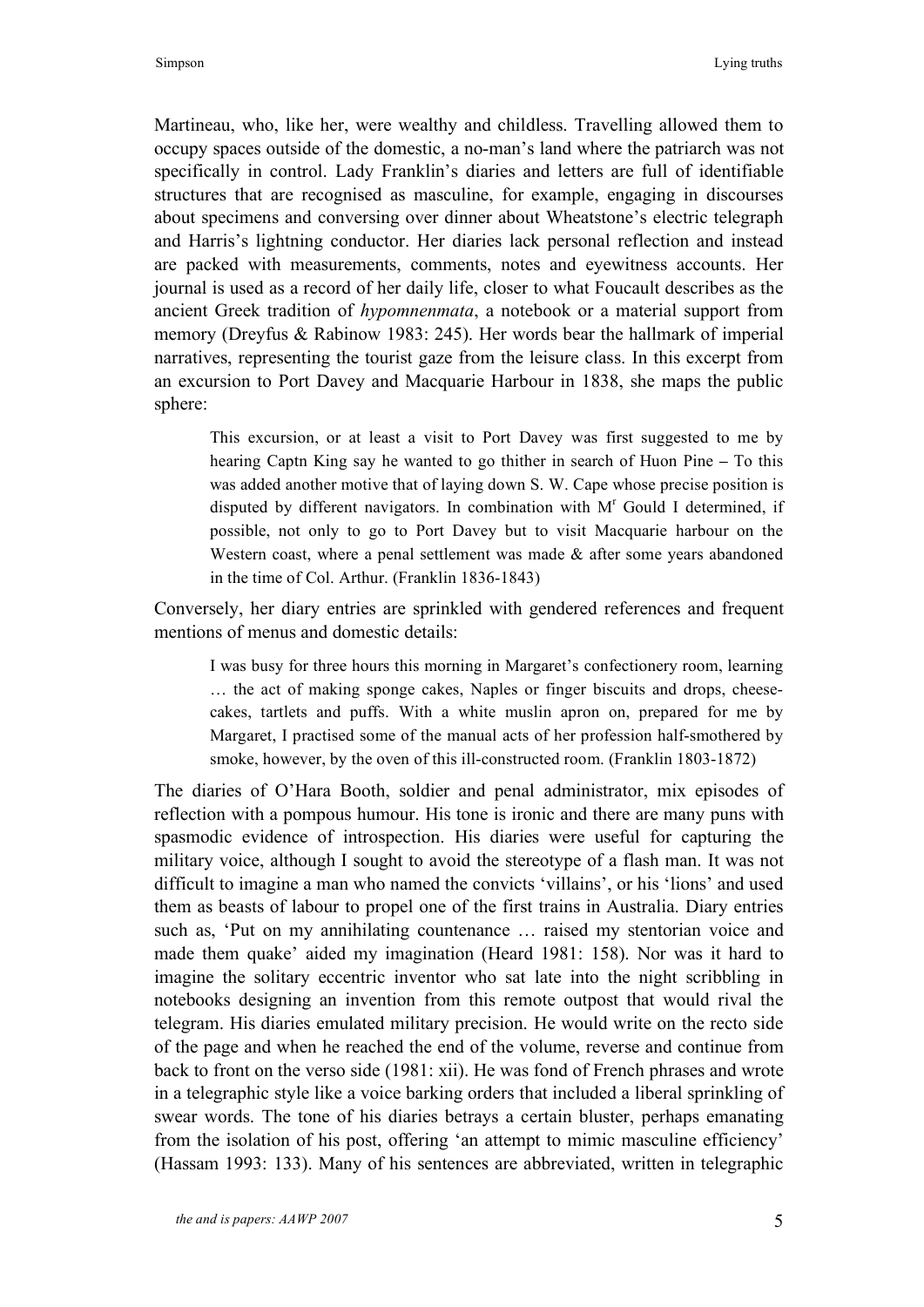punches, reminiscent of a ship's log – despite the sexual puns – with partial rather than complete sentences punctuated by dashes and a sprinkling of capital letters:

7 January 1827:

Ew: as usual growling for his Breakfast – Tea  $& Chocolate$  condemned – Brandy recommended as best restorative to weak Stomach's – fine weather – Church parade – Roderick played Parson – A severe squall between Dick & Ben – Gales subsides. (Heard 1981: 116)

The occasions when he reflects on the personal are rare. In this entry, he is referring to a former sweetheart who died in England during his absence:

29 May 1836: 'Oh *que je suis Miserable* – The Charlotte Cutter in – brought intelligence of our worthy Governor being relieved – Doubts arise!!! – Received a letter from my worthy friend Peddie of the Melancholy and unexpected demise of the 'Dearest Phoebe' – Alas! How vain is it for us to plan out schemes of future Happiness – she has fled (Her Blessed Spirit) to realms of eternal Bliss – Amiable – Virtuous – everything that could be desire – Would that I were with her. (198)

In spite, however, of such rich original material, there were several obstacles to making fiction work within truth. Novelists, unlike historians, are free to interpret the actual practices of consciousness that occur in individuals. To ascertain and accurately portray these practices of consciousness, however, is challenging. To begin with, all three diaries had been tampered with. In the case of Lady Franklin's papers, considerable textual changes were made after her death. Pages were torn out, sometimes up to a hundred at a time. Willingham Franklin Rawnsley, a relative of Franklin, donated some of the large Franklin collection to the Royal Society of Tasmania and he published a brief edition of her papers in 1923 (Russell 2002), but many of the papers he sent to the Royal Society were not complete and some were not even originals. They were copied, often inaccurately, by Sophy Cracroft, Sir John Franklin's niece and Lady Franklin's erstwhile companion, who intended to write a commemorative biography of her aunt (Russell 2002: 3).<sup>1</sup> These copies were then corrected and edited. It is unclear how many of Lady Franklin's diaries are missing as her papers are now scattered across the globe. There are copies in the Archives Office of Tasmania and the Royal Society of Tasmania collection. The remains of the originals are housed at the Scott Polar Research Institute at Cambridge.

Lempriere's papers suffered a similar fate. CSIRO oceanographer, Dr Bruce Hammond, who interviewed Lempriere's descendants while researching his contribution to sea level research, wrote that much of his papers were burned late last century by one of the family, 'who did not want others to pry into them' (Goldie 2003). Many volumes were reportedly burnt as private papers by his widow. Other volumes and miscellaneous papers were plundered from the government stores after Lempriere left for England in 1850.

In part, the creation of O'Mara Hawkins as a fictional representation of Booth arose out of the mystery surrounding his diary entries. Shortly before his marriage to Lizzie, several lines in his diary were crossed out, written over and then covered with an ink wash (Heard 1981: xiii). In spite of infrared and ultraviolet treatment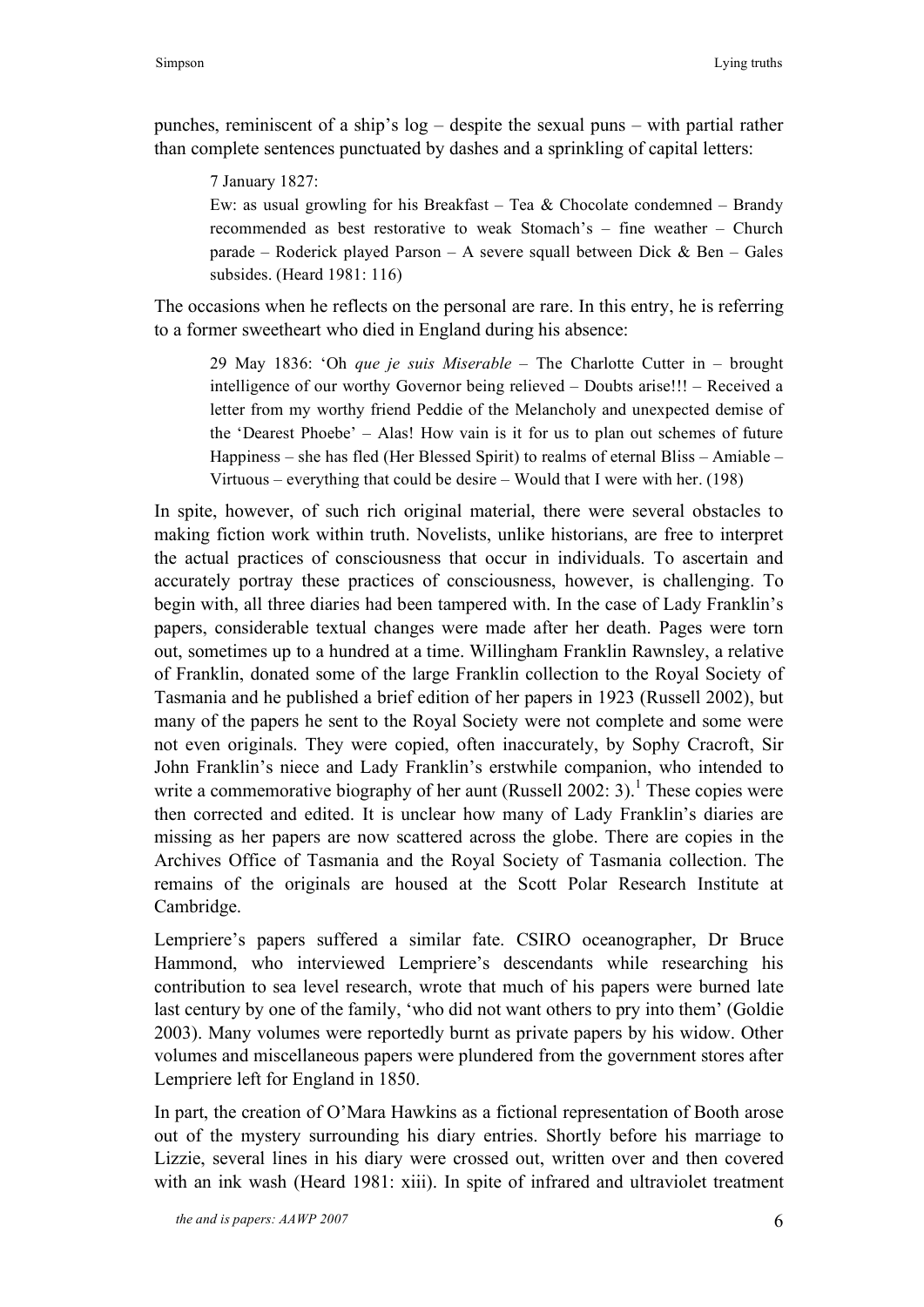they have never been deciphered. Up until 13 July 1836, Booth's diary was written in bound copies. After this date the originals were apparently written on loose sheets (xii). Ronald W Giblin, who worked at the Agent-General at the Tasmanian Government Office in London, copied Booth's diary after receiving the original and the loose sheets from a relative. Dora Heard who edited Booth's diary believed that the omissions related to personal opinions. However, she was unable to decipher errors that were committed in the copying of the loose sheets by Giblin, as the originals were lost. It was in Giblin's copy that the offending lines were obliterated. The first three words, tantalisingly, appeared to be 'the lovely Lizzie' (xiii).

Apart from the manufactured silences, there were more organic silences. Diaries, like many primary sources, provide only one side of a story. The more I read from the diaries, the harder it was to navigate through the silences, both the obvious and more intangible. Was the diarist consciously or subconsciously misrepresenting events, thus undermining the diary's reliability as a source? Diaries encourage duplicity. Interviews and diaries, even though they claim a place in the historian's box of verifiable tools as primary sources, can be unreliable and the perfectly honest person, whether speaker or writer, has yet to exist (Dobbs 1974: 9). While a diary gives the impression of being intimate, of revealing one's innermost thoughts and secrets, and while 'the reader has the impression of being allowed to glimpse a secret world, he or she is in fact allowed nothing of the sort' (1974: 7).

Sometimes there were differing accounts from the diarists about the same event. In 1843, shortly after Sir John Franklin was recalled to England, according to Charles O'Hara Booth, Lady Franklin burst into tears at a public gathering and was inconsolable (Heard 1981). Lady Franklin, however, blamed 'some particles of soap (honeypaste) which must have been clinging about them' for her apparent demise:

I was painfully blinded by my tears. Nothing could exceed the ridiculous nature of my position. It would have been vain to explain – I should only have been convicted of subterfuge, so I wept on immoderately trying to adapt my words so as to account for any tears while poor Captain Booth apologised for having so distressed me. (Franklin 1836-1843)

In another episode, Booth described Lady Franklin's journey on the convict railway:

His Ex: Lady Franklin Miss Cracroft & Capt; King in one Carriage and Elliott the maid  $\&$  self in second – went right through at a posting rate. Ladies a little frightened. (Heard 1981: 228)

Lady Franklin's description betrays no such alarm. Instead she 'coolly noted the railway's statistics'. (Weidenhofer 1990: 38).

An historian might leave ambiguity rather than map silences, but a novelist is permitted to reshape the lived experiences of actual characters. Fictional constructs can reclaim buried discourses, especially if these constructs are based on primary sources such as diaries which can act as scrapbooks of the self (Fothergill 1974: 52). In this way, fiction can illuminate darker aspects of the past that have been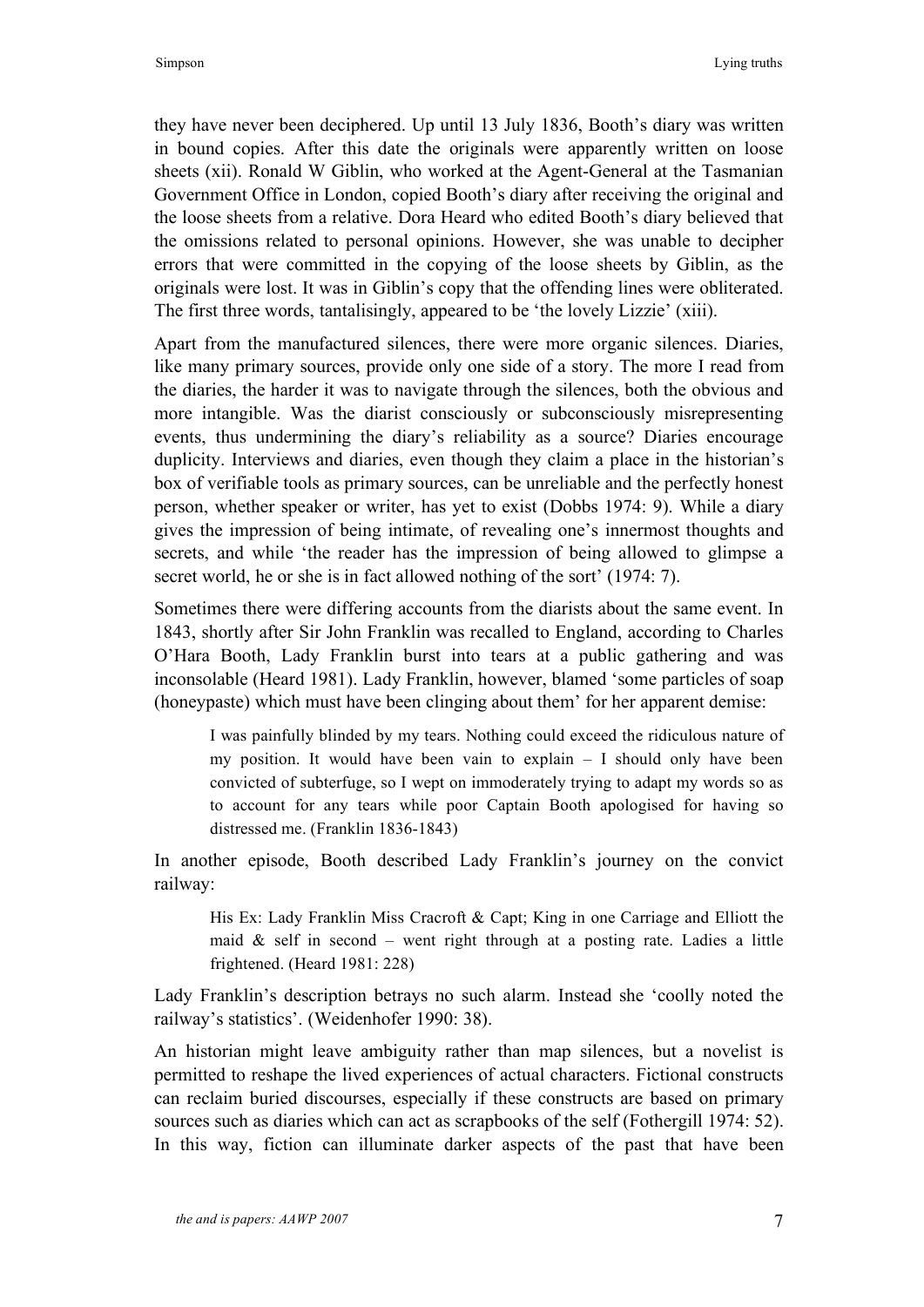neglected by traditional historians. As Lytton Strachey, the author of the influential work, *Eminent Victorians*, stated in a book review for *The Spectator*:

The function of art in history is something much more profound than mere decoration ... Uninterpreted truth is as useless as burned gold; and art is the great interpreter. It alone can unify a vast multitude of facts into a significant whole, clarifying, accentuating, suppressing and lighting up the dark places with the torch of the imagination. More than that, it can throw over the historian's materials the glamour of a personal revelation ... every history worthy of the name is, in its own way, as personal as poetry, and its value ultimately depends upon the force and the quality of the character behind it. (2002 xxviii)

There is no doubt that diaries can offer personal revelations to illuminate the precarious glittering existence of past lives. If every history is, in its own way as personal as poetry, surely the legacy of words from an individual, however duplicitous, must provide revelation worthy of note. The historian is restricted to dealing with the documents often hampered by the cluttered area of memory, and must, especially in the case of diaries, leave ambiguity rather than clarity. Any assertions of claiming truth, however, whether from the historian or the novelist in attempting to draw on accounts of actual events, should avoid any claims to provide an unequivocal telling of the past as no such account exists. Diaries have their own contradictions and inadequacies as primary sources but they remain a valuable voice, a bridge between the past and the present and a precious resource for the novelist in reconfiguring the archives. Whether they create a trustworthy experience, however, can easily be challenged.

# **Endnotes**

1. In a despatch from Rawnsley (Sophy Cracroft's cousin) dated 11 January 1924, Sophy selected original correspondence for publication and, owing to illegibility wrote them out clearly and destroyed the originals. Woodward comments that Rawnsley suffered from mental blindness in preserving Lady Franklin's words.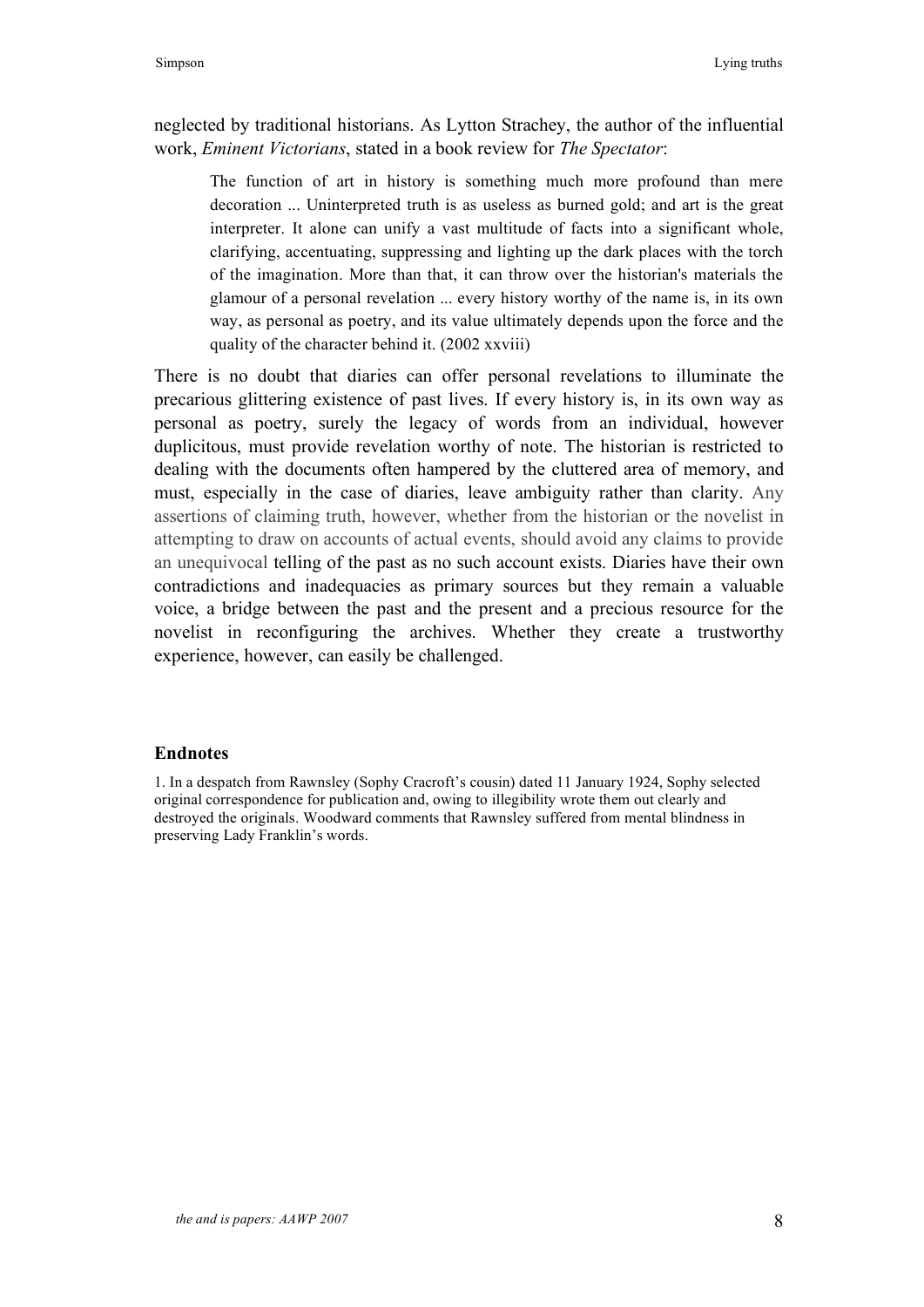## **List of works cited**

*Archives Office of Tasmania: Supreme Court (Registrar's Office): Findings, depositions & associated papers relating to Coroner's inquests – Thomas Boardman 3 January 1842* 1842 no (SC195/8 Inquest no.603), viewed 19.2.95

'The Australian Zoologist' 1966, vol XIII, 355

Byatt, AS 2000 *On histories and stories, selected essays*, Harvard University Press: Cambridge

'The Colonial Times', *The Colonial Times*, September 15, 1826

Dobbs, B 1974 *Dear Diary*, Elm Tree Books: London

Dreyfus, HL & P Rabinow 1983 (eds) *Beyond structuralism and hermeneutics*, The University of Chicago Press: Chicago

Fothergill, R 1974 *Private chronicles, a study of English diaries*, Oxford University Press: London

Foucault, M 1977 *Language, counter-memory, practice: Selected essays and interviews*, Cornell University Press: New York

Foucault, M 1994 *The order of things: An archaeology of the human sciences*, Vintage Books: New York

——1995 *Discipline & punish: The birth of the prison* (2nd ed), Vintage Books: New York

Franklin, J 1803-1872 Jane Franklin collection, unpublished, Scott Polar Research Institute, University of Cambridge: Cambridge

Franklin, J 1836-1843 Unpublished transcription of journals and correspondence relating to the Franklins' life in Van Diemen's Land*.* Transcribed by J Parrot, Centre for Tasmanian Historical Studies. Held in the School of History and Classics, University of Tasmania, Hobart

Goldie, N 2003, *Sea levels: Time, tide and technology combine*, CSIRO, viewed 15.7.2004 <http://www.csiro.au/news/mediarel/mr1998/mr98140.html>

Governor's Office and Colonial Secretary's Office 1804-1856, *Governor's Office and Colonial Secretary's Office correspondence*, Archives Office of Tasmania, <http://www.archives.tas.gov.au/guides/genealogy>

Hassam, A 1993 *Writing and reality, a study of modern British diary fiction* Westport: US

Heard, D 1981 *The journal of Charles O'Hara Booth*: Tasmanian Historical Research Association, Hobart

Hulme, P & T Youngs (eds) 2002 *The Cambridge companion to travel writing* Cambridge University Press: Cambridge

Lempriere, T 1834-1849 Thomas James Lempriere – Records held at the Mitchell Dixson Libraries Manuscripts Collection, State Library of New South Wales, unpublished

Lempriere, T 1842-1846 *The penal settlements of Van Diemen's Land*, Tasmanian Journal of Natural Science: Hobart Town

Mackaness, G 1977 Australian Historical Monographs, Some Private Correspondence of Sir John and Lady Jane Franklin (Tasmania 1837-1845) Review Publishers: Dubbo

Martens, L 1985 *The diary novel*, Cambridge University Press: Cambridge

*the and is papers: AAWP 2007* 9